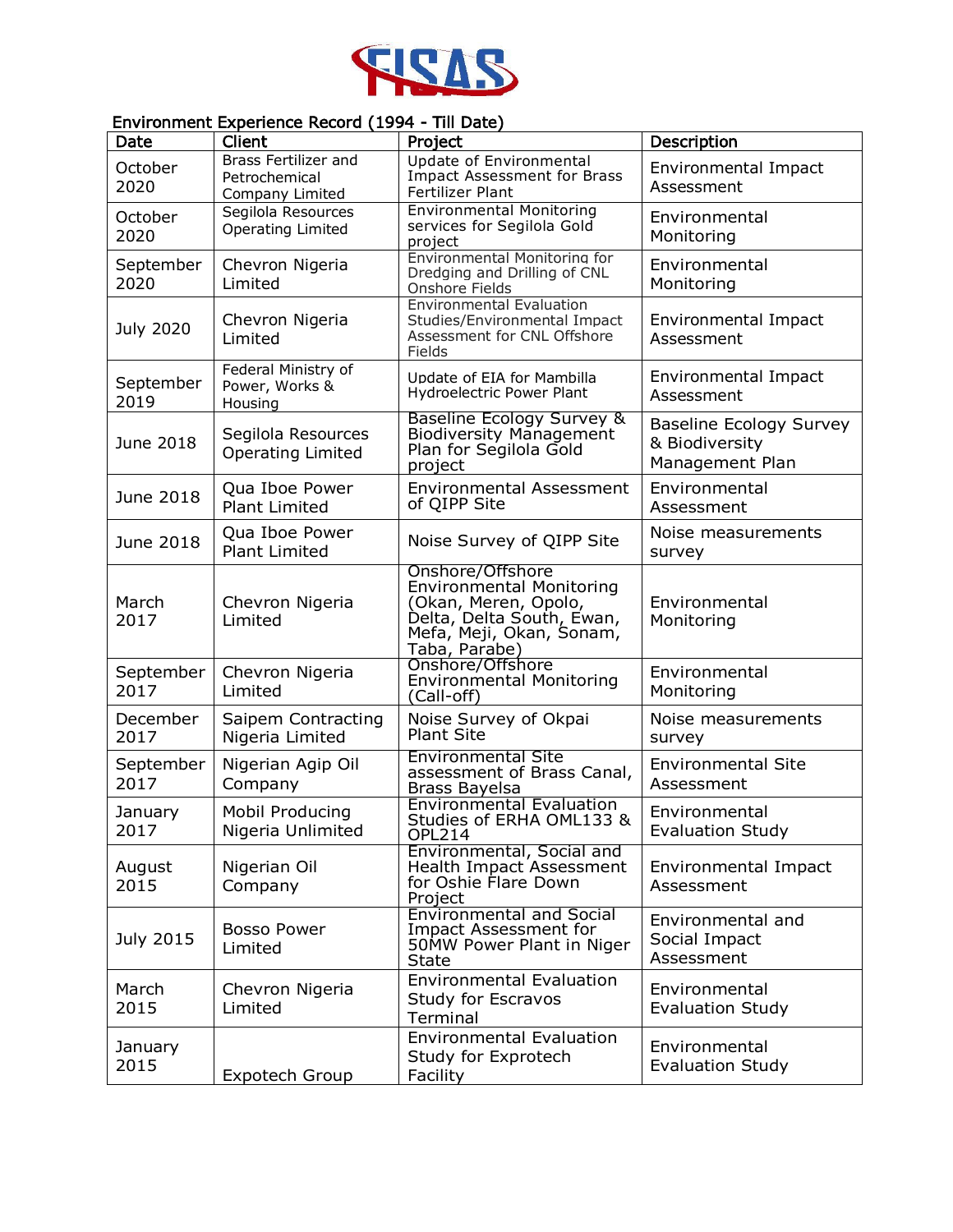

| Date              | Client                                                               | Project                                                                                                                                                                | Description                                                             |
|-------------------|----------------------------------------------------------------------|------------------------------------------------------------------------------------------------------------------------------------------------------------------------|-------------------------------------------------------------------------|
| September<br>2014 | Saipem Contracting<br>Nigeria Limited                                | Southern Swamp<br><b>Associated Gas Solution</b><br>(SAGS) Background Noise<br>Level Survey in Bayelsa<br><b>State</b>                                                 | Noise Measurement                                                       |
| September<br>2014 | Shell Petroleum<br>Development<br>Company                            | <b>Bomu Manifold</b><br><b>Environmental Site</b><br>Assessment                                                                                                        | <b>Contaminated Site</b><br>Assessment                                  |
| April 2014        | <b>Total Exploration</b><br>and Production<br>Limited                | <b>Integrating Geographic</b><br>Information System in<br>DeepWater HSE System                                                                                         | <b>HSE Syytems</b>                                                      |
| September<br>2013 | Addax (Sinopec)<br>Petroleum                                         | Addax (Sinopec) Petroleum<br>EIA Workshop                                                                                                                              | EIA Workshop                                                            |
| June 2013         | Limited                                                              | Environmental, Social and<br><b>Health Impact Assessment</b><br>for Obama Flare Down<br>Project                                                                        | Environmental and<br>Social Impact<br>Assessment                        |
| February<br>2013  | Chevron Nigeria<br>Limited                                           | <b>Environmental Baseline</b><br>Survey and Sediment<br>Profile Imaging for - Water<br><b>Based Mud and Drill</b><br><b>Cuttings Proposed Disposal</b><br><b>Sites</b> | <b>Environmental Baseline</b><br>Survey and Sediment<br>Profile Imaging |
| November<br>2012  | Nigerian Oil<br>Company                                              | Samabiri Further Drilling<br>Environmental Impact<br>Assessment                                                                                                        | Environmental Impact<br>Assessment                                      |
| November<br>2012  | Nigerian Maritime<br>Administration and<br>Safety Agency<br>(NIMASA) | Environmental Impact<br>Assessment of Nigerian<br>Maritime University                                                                                                  | Environmental Impact<br>Assessment                                      |
| November<br>2012  | Nigerian National<br>Petroleum<br>Corporation (NNPC)                 | Ogidigben Gas Revolution<br>Projects Industrial Park<br>Environmental Impact<br>Assessment                                                                             | Environmental Impact<br>Assessment                                      |
| Sept 2012         | Nigeria LNG Limited<br>(NLNG)                                        | Post Impact Assessment of<br>Soils in vicinity of NLNG<br><b>Gas Plant</b>                                                                                             | Post Impact Assessment                                                  |
| August<br>2012    | <b>Total Upstream</b><br>Nigeria Limited                             | Gap Analysis /<br>Environmental Audit of<br>Usan FPSO                                                                                                                  | <b>Environmental Audit</b>                                              |
| June 2012         | Nigerian Oil<br>Company                                              | Environmental, Social and<br>Health Impact Assessment<br>of Ogboinbiri - Obama                                                                                         | Environmental, Social<br>and Health Impact<br>Assessment                |
| June 2012         | Nigerian Agip Oil<br>Company Ltd                                     | Kwale- Akri 3KM Pipeline<br>Replacement Project<br>Environmental Impact<br>Assessment                                                                                  | Environmental Impact<br>Assessment                                      |
| June 2012         | Mobil Producing<br>Nigeria Unlimited                                 | Erha North Phase 2<br>Development - EER based<br>EIA                                                                                                                   | Environmental<br>Evaluation Report base<br>EIA                          |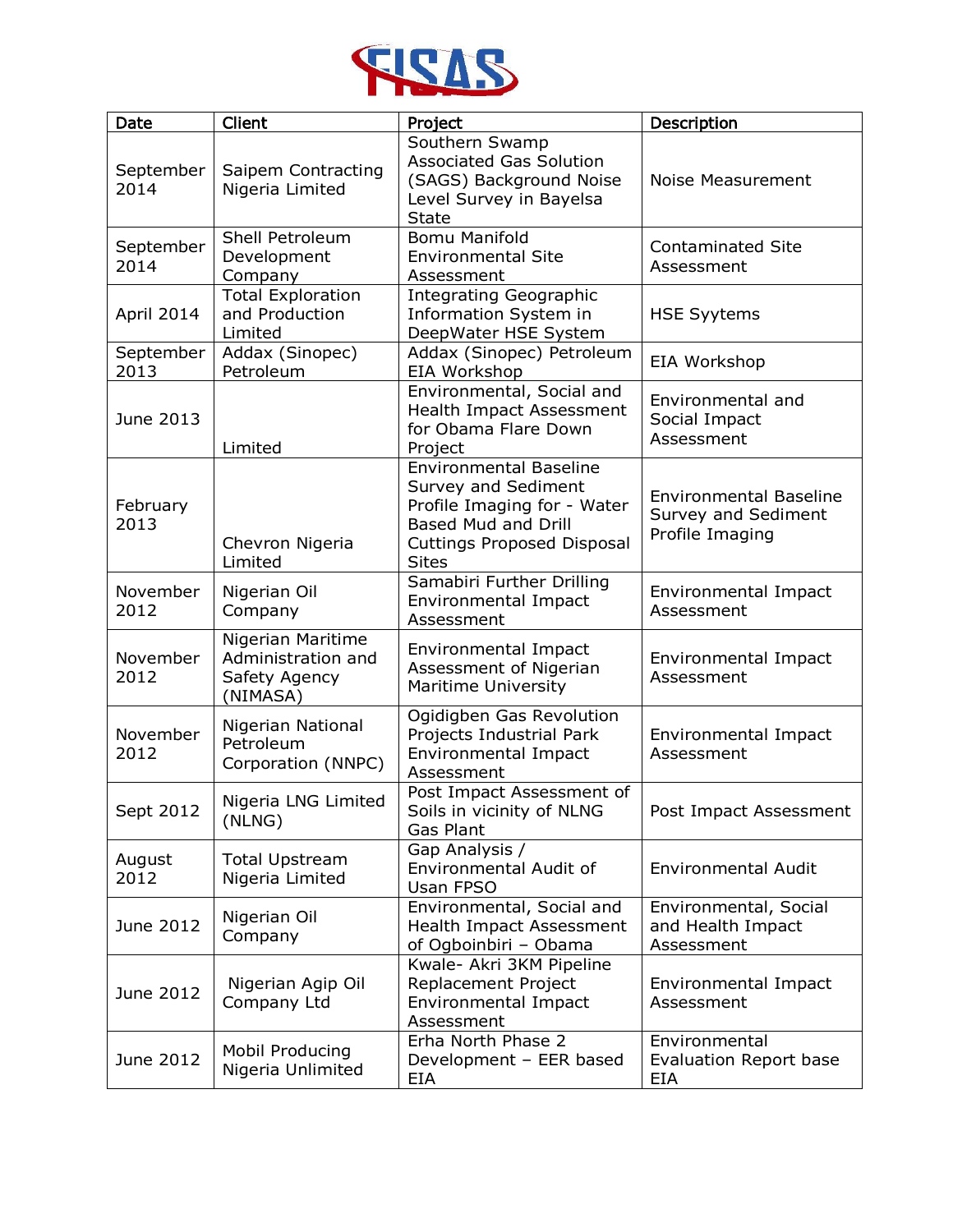

| Date              | Client                                                       | Project                                                                                                                                                                            | Description                               |
|-------------------|--------------------------------------------------------------|------------------------------------------------------------------------------------------------------------------------------------------------------------------------------------|-------------------------------------------|
| May 2012          | Seplat Petroluem<br>Development<br>Company                   | Noise measurement and<br><b>Mapping Sapele</b><br>Flowstation, Sapele Gas<br>plant, Oben Flowstation,<br>Oben Gas plant, and<br>Amukpe flowstation                                 | Noise measurement and<br>Mapping          |
| May 2012          | <b>Esso Exploration</b><br>and Production<br>Nigeria Limited | <b>Environmental Evaluation</b><br>Report based EIA of OML<br>133 - Erha North Phase 2<br>Development                                                                              | Oil Mining Lease 133 -<br>Erha North      |
| February<br>2012  | Essar Infrastructure<br>Africa Limited                       | Environmental Impact<br>Assessment for the<br>Proposed 660MW Gas<br><b>Based Thermal Power Plant</b>                                                                               | Calabar, Cross River<br><b>State</b>      |
| February<br>2012  | <b>Cross River State</b><br>Government                       | Environmental Impact<br>Assessment for the<br>Proposed 2 x 26MW<br><b>Independent Power Plant</b><br>Calabar, Cross River State                                                    | Environmental Impact<br>Assessment        |
| January<br>2012   | Chevron Nigeria<br>Limited                                   | <b>Environmental Monitoring</b><br>of KS Endeavour Rig Fire<br>Incident & Post Impact<br>Assessment of KS<br>Endeavour Rig Fire<br>Incident<br>atFuniwa Field, Offshore<br>Bayelsa | Environmental<br>Monitoring               |
| January<br>2012   | Essar Infrastructure<br>Africa Limited                       | Environmental Impact<br>Assessment of the<br>proposed 660 MW Gas<br><b>Based Thermal Power Plant</b><br>Calabar, Cross River State                                                 | Environmental Impact<br>Assessment        |
| December<br>2011  | Delta State<br>Government                                    | <b>Environmental Baseline</b><br>Study of the proposed<br>Industrial Park FTZ, in<br>Koko, Warri North LGA,<br>Delta State                                                         | <b>Environmental Baseline</b><br>Study    |
| October<br>2011   | Total Exploration &<br>Production Nigeria<br>Limited         | Ikike Field Development<br>Environmental Impact<br>Assessment                                                                                                                      | Oil Mining Lease 99,<br>Offshore, Nigeria |
| September<br>2011 | <b>Crushed Rock</b><br>Industries (CRI)<br>Port Harcourt     | <b>Environmental Audit Port</b><br>Harcourt (Rivers); Supare<br>(Ondo); Akamkpa (Cross<br>River); Ishagu (Ebonyi)<br>Mpape (FCT)                                                   | <b>Environmental Audit</b>                |
| <b>July 2011</b>  | Chevron Nigeria<br>Limited                                   | <b>Environmental Evaluation</b><br>Study of Funiwa Field &<br>Pre-drill Seabed Survey of<br>Funiwa Deep-A Well<br>Offshore, Bayelsa State                                          | Environmental<br><b>Evaluation Study</b>  |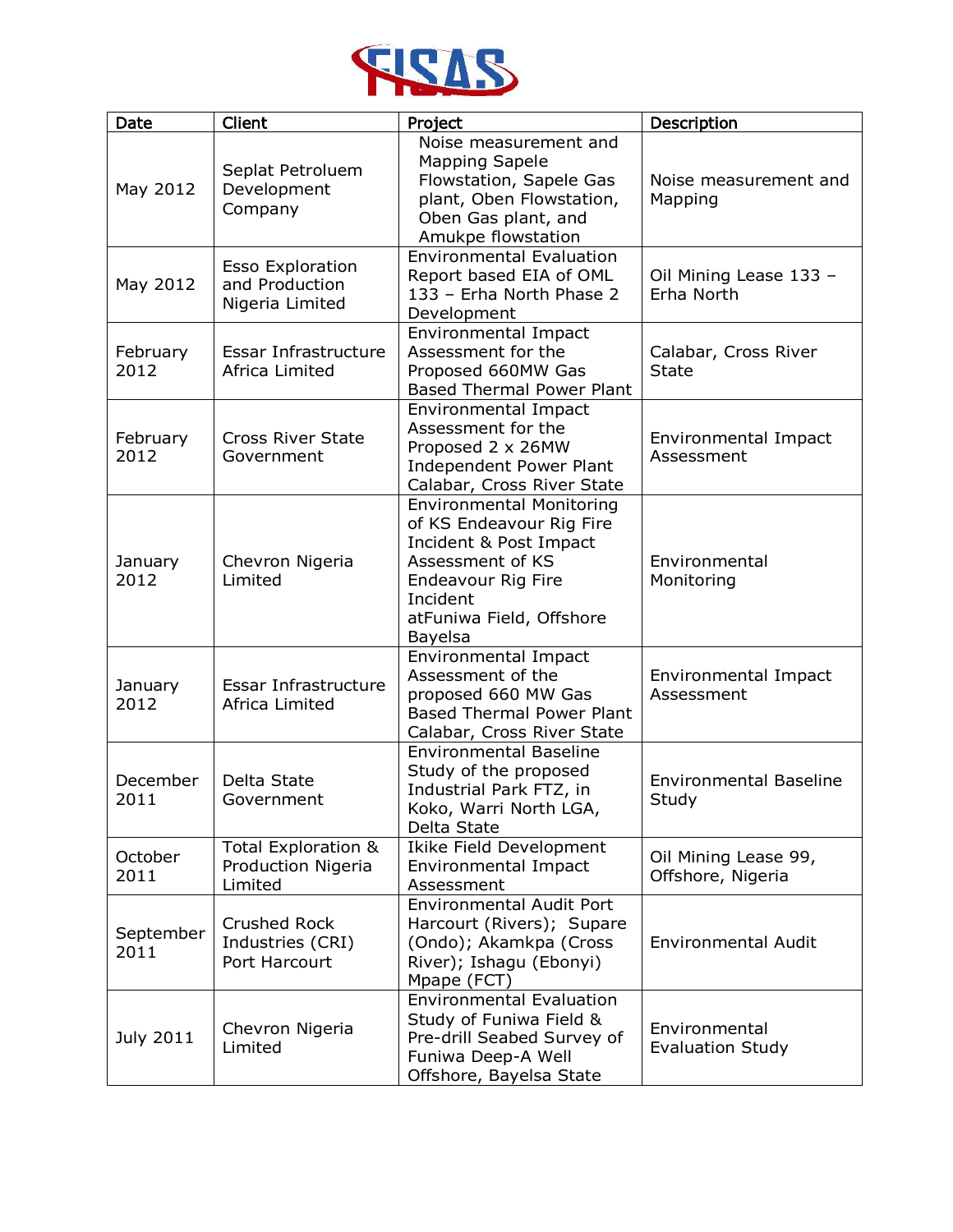

| Date              | Client                                                         | Project                                                                                                                                                                     | Description                                                   |
|-------------------|----------------------------------------------------------------|-----------------------------------------------------------------------------------------------------------------------------------------------------------------------------|---------------------------------------------------------------|
| <b>July 2011</b>  | <b>ILF Engineers</b><br>(Nigeria) Ltd                          | Environmental Impact<br>Assessment for the Nigeria<br>JV Power Project (JV PP)<br>Transmission Line Eket,<br>Akwa Ibom State                                                | Environmental Impact<br>Assessment                            |
| May 2011          | Afren Exploration &<br>Production Nigeria                      | Desktop Seismic EIA for<br>the OML 115 study                                                                                                                                | <b>Environmental &amp; Social</b><br><b>Impact Assessment</b> |
| May2011           | Intercellular Nigeria<br>Plc                                   | <b>Environmental &amp; Social</b><br><b>Impact Assessment</b><br>Reporting for Submarine<br>Cable Project in Lagos and<br>Accra                                             | Environmental & Social<br><b>Impact Assessment</b>            |
| May 2011          | Bayelsa State<br>Government                                    | <b>Environmental Impact</b><br><b>Assessment of Brass Urea</b><br><b>Plant Site</b>                                                                                         | Brass, Bayelsa                                                |
| April 2011        | Chevron Nigeria<br>Limited                                     | Escravos Slipway<br>Maintenance Dredging<br><b>Environmental Assessment</b>                                                                                                 | Environmental<br>Assessment                                   |
| April 2011        | Chevron Nigeria<br>Limited                                     | Funiwa Deep-A Pre-Drilling<br>Seabed Survey And EES                                                                                                                         | Seabed Survey and<br>Environmental<br><b>Evaluation Study</b> |
| February<br>2011  | Zuma 828 Coal<br>Limited                                       | Okaba Coal Mine Site<br><b>Environmental Protection &amp;</b><br><b>Rehabilitation Plan</b><br>Preparation                                                                  | Environmental<br>Protection &<br><b>Rehabilitation Plan</b>   |
| January<br>2011   | Afren Exploration &<br>Production (Nig)<br><b>Beta Limited</b> | <b>Environmental Evaluation</b><br>Survey of OML 115 Block,<br>Offshore in Akwa-Ibom<br>State Nigeria                                                                       | Environmental<br><b>Evaluation Survey</b>                     |
| September<br>2010 | Government of<br>Rivers State of<br>Nigeria                    | <b>Environmental Impact</b><br>Assessment (EIA) Studies<br>of the site of the New<br>Rivers State University of<br>Science and Technology<br>Campus within Port<br>Harcourt | Environmental Impact<br>Assessment (EIA)                      |
| August<br>2010    | Nigerian Petroleum<br>Development<br>Company Limited<br>(NPDC) | Environmental Impact<br>Assessment of OML 111<br>Seismic Acquisition                                                                                                        | Environmental Impact<br>Assessment                            |
| <b>July 2010</b>  | <b>Blue Waters</b><br>Development<br>Company Limited,          | <b>Environmental Impact</b><br>Assessment for the<br>Proposed Calabar Market,<br>Ekabo, Calabar, Cross<br><b>River State</b>                                                | Environmental Impact<br>Assessment                            |
| <b>July 2010</b>  | <b>Crushed Rock</b><br>Industry (Nigeria)<br>Limited           | Quarry (Mine) Site<br><b>Remediation Plan</b><br>Preparation                                                                                                                | <b>Site Remediation Plan</b>                                  |
| June 2010         | Niger Delta<br>Development<br>Commission                       | Inventorisation of oil spill<br>sites in Akwa Ibom State.                                                                                                                   | Inventorisation                                               |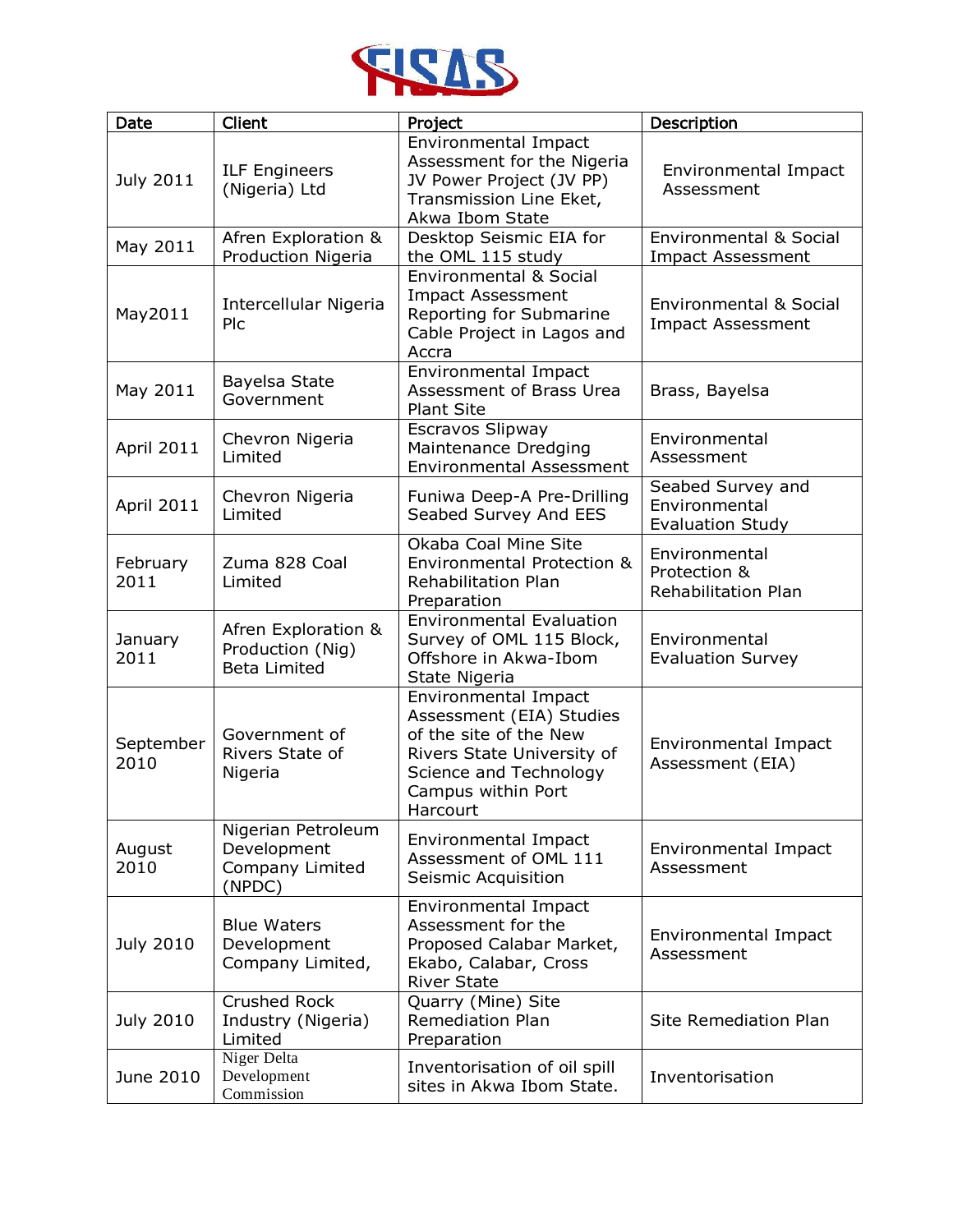

| Date             | Client                                                            | Project                                                                                                                            | Description                            |
|------------------|-------------------------------------------------------------------|------------------------------------------------------------------------------------------------------------------------------------|----------------------------------------|
| June 2010        | <b>Enageed Resource</b><br>Limited                                | <b>Environmental Impact</b><br>Assessment of OPL 274<br>Seismic Data Acquisition<br>and Appraisal Wells Drilling                   | Environmental Impact<br>Assessment     |
| May 2010         | Chevron Nigeria<br>Limited                                        | Risk Assessment Study of<br>Water Based Drilling Fluid<br>& Cuttings Discharge in<br>Chevron Nigeria Limited<br>Operational Areas. | Risk Assessment Study                  |
| May 2010         | <b>United Nations</b><br>Development Programme                    | Environmental assessment<br>of Ogoniland - Provision of<br>BH drilling services and<br>monitoring                                  | Environmental<br>Assessment            |
| April 2010       | The Nigeria-Sao<br>Tome & Principe<br><b>JDA</b>                  | Desktop Environmental<br>Impact Assessment of<br>3000sqkm for 3D Seismic<br>Survey                                                 | Environmental Impact<br>Assessment     |
| March<br>2010    | Orient Petroleum<br>Resources Nig Ltd                             | <b>Environmental Impact</b><br>Assessment of Airstrip,<br>Housing Estate &<br><b>Hospitability Development</b>                     | Environmental Impact<br>Assessment     |
| March<br>2010    | Warri Industrial Park<br>Limited                                  | Environmental Impact<br>Assessment Services for<br>Warri Industrial Business<br>Park                                               | Warri, Nigeria                         |
| March<br>2010    | Chevron Nigeria<br>Limited                                        | <b>Environmental Impact</b><br>Assessment of Sonam NWP<br>& Pipeline Project (GSEP<br>Offshore)                                    | Escravos, Delta State,<br>Nigeria      |
| February<br>2010 | Chevron Nigeria<br>Limited                                        | Preliminary Impact<br>Assessment Report (PIAR)<br>for Jisike Surge tank<br>Installation and flares Out<br>Project                  | Oil Mining Lease (OML)<br>53 north.    |
| February<br>2010 | Bonny Channel<br>Company / Nigerian<br>Ports Authority            | <b>Channel Dualisation</b><br><b>Environmental Impact</b><br>Assessment                                                            | Environmental Health &<br>Safety Audit |
| February<br>2010 | Federal Ministry of<br>Power                                      | Environmental Impact<br><b>Assessment of Mambilla</b><br>Hydro-power Project                                                       | Gembu, Taraba State,<br>Nigeria        |
| February<br>2010 | Mobil Producing<br>Nigeria Unlimited                              | Fate & Effects Study of<br>Water Based Drilling Fluid<br>and Cuttings Discharge in<br><b>MPN Operational Areas</b>                 | Environmental Fate &<br><b>Effects</b> |
| January<br>2010  | <b>Esso EPNL Post Drill</b><br>Seabed Survey of<br><b>OPL 214</b> | Post Drill Seabed Survey of<br>OPL 214.                                                                                            | Seabed Survey                          |
| June 2009        | Mobil Producing<br>Nigeria Unlimited                              | Environmental Fate &<br>Effects of Produced water                                                                                  | Environmental Fate &<br>Effects        |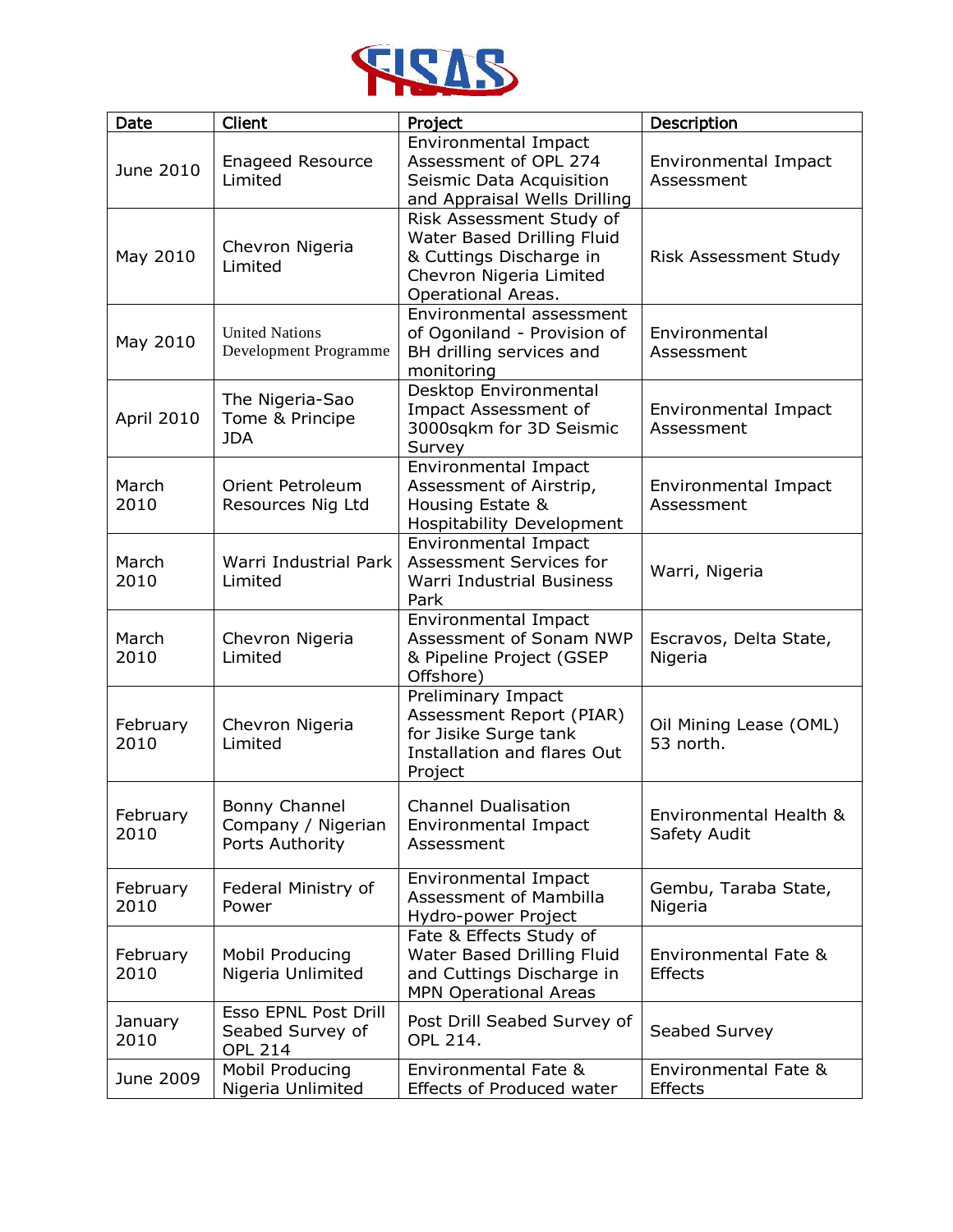

| Date             | Client                                                                         | Project                                                                                                                                                     | Description                                                                |
|------------------|--------------------------------------------------------------------------------|-------------------------------------------------------------------------------------------------------------------------------------------------------------|----------------------------------------------------------------------------|
|                  |                                                                                | Discharge in MPN                                                                                                                                            |                                                                            |
| September        | Mobil Producing                                                                | <b>Operational Areas</b><br><b>Environmental Impact</b><br>Assessment of Yoho                                                                               | Environmental Impact                                                       |
| 2008             | Nigeria Unlimited                                                              | Development Wells Drilling                                                                                                                                  | Assessment                                                                 |
| December<br>2009 | <b>Addax Petroleum</b><br>Development<br>(Nigeria) Limited                     | Desktop Environmental<br><b>Impact Assessment</b><br>Services for Joint<br>Development Zone (JDZ)<br>Block 4 (Kina East-1x<br><b>Exploration Activities</b> | Environmental Impact<br>Assessment                                         |
| December<br>2009 | <b>EXPROTECH</b><br>Nigeria Ltd-<br>Environmental<br>Health & Safety<br>Audits | Establish the present HSE<br>status of the facilities and<br>operations at its facilities<br>and operations at Port<br>Harcourt location.                   | <b>Environmental Audit</b>                                                 |
| October<br>2009  | <b>Addax Petroleum</b><br>Development<br>(Nigeria) Limited                     | Environmental Impact<br><b>Assessment Services for</b><br>Joint Development Zone<br>(JDZ) Block 3 Projects                                                  | <b>Environmental Impact</b><br>Assessment                                  |
| December<br>2009 | Exprotech Nigeria<br>Ltd                                                       | Environmental Health &<br>Safety Audit                                                                                                                      | Environmental Health &<br>Safety Audit                                     |
| Nov. 2009        | Segilola Gold<br>Limited                                                       | Environmental Impact<br>Assessment (EIA) of Gold<br>Mining Project                                                                                          | Environmental Impact<br>Assessment                                         |
| Nov. 2009        | Chevron Nigeria<br>Limited                                                     | <b>Environmental Evaluation</b><br>Study of Chevron Nigeria<br>Limited (CNL) Escravos<br>Terminal.                                                          | Environmental<br><b>Evaluation Study</b>                                   |
| October<br>2009  | Ministry of Niger<br>Delta Affairs                                             | Inventory of Dumpsites                                                                                                                                      | Cross River State,<br>Nigeria                                              |
| October<br>2009  | Ministry of Niger<br><b>Delta Affairs</b>                                      | Study of the Major Oil<br>polluted Sites                                                                                                                    | Environmental<br>Assessment                                                |
| October<br>2009  | <b>Addax Petroleum</b><br>Limited                                              | Environmental Impact<br>Assessment for Joint<br>Development Zone (JDZ)<br>Block 4 (Malanza 1 Well)<br><b>Exploration Activities</b>                         | Environmental Impact<br>Assessment                                         |
| October<br>2009  | Chevron Nigeria<br>Limited                                                     | Agura Independent Power<br>Plant (IPP) Project<br>Environmental, Social and<br>Health Impact Assessment<br>(ESHIA) report                                   | Environmental, Social<br>and Health Impact<br>Assessment (ESHIA)<br>report |
| October<br>2009  | Sahara Energy<br>Exploration &<br><b>Production Limited</b>                    | Environmental Impact<br>Assessment of Field<br>Development in OPL 284                                                                                       | Environmental Impact<br>Assessment                                         |
| November<br>2009 | China Civil<br>Engineering and<br>Construction                                 | Environmental Impact<br>Assessment of Abuja Rail<br>Mass Transit and                                                                                        | Environmental Impact<br>Assessment                                         |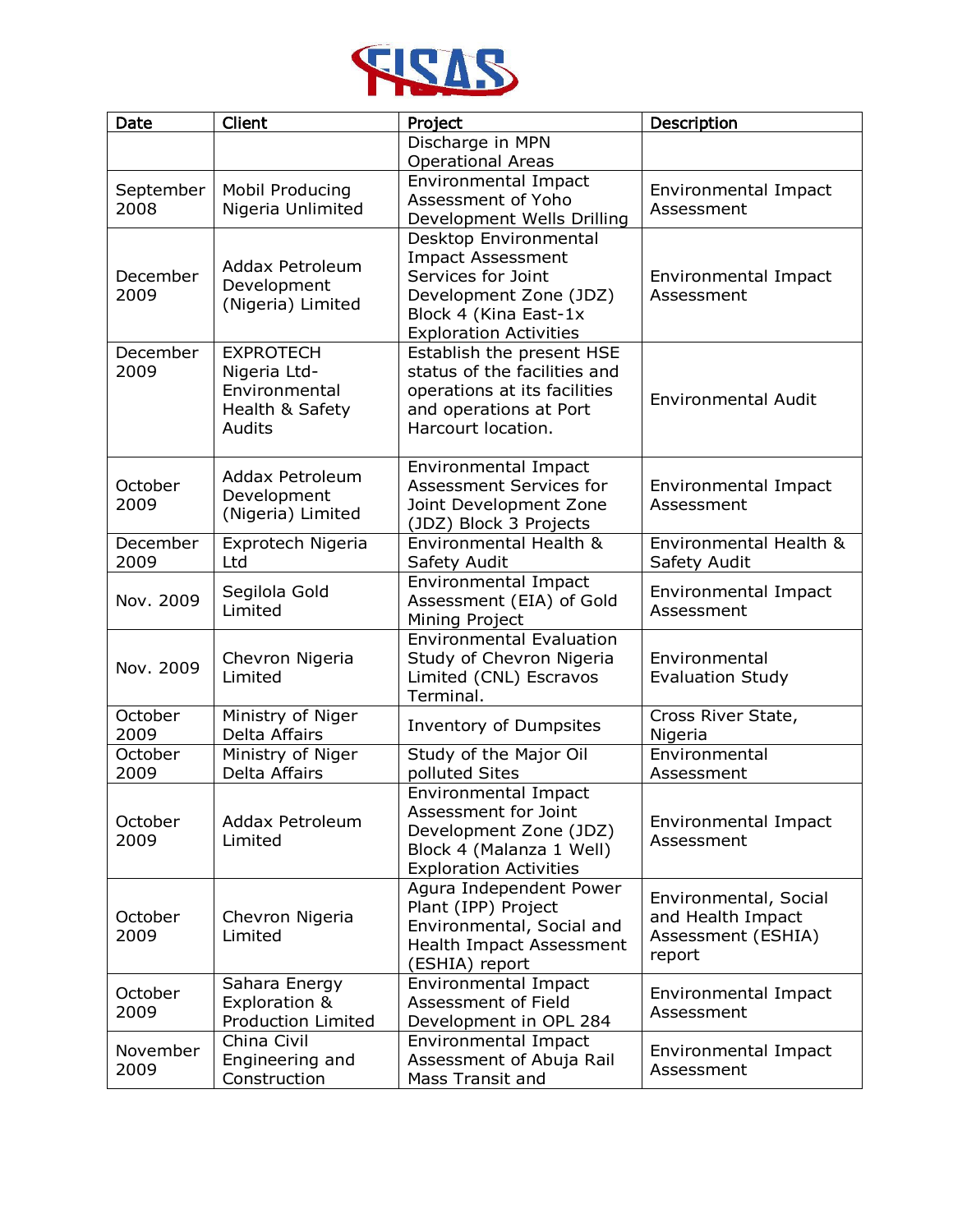

| Date              | Client                                                                         | Project                                                                                                                                                                                    | Description                                         |
|-------------------|--------------------------------------------------------------------------------|--------------------------------------------------------------------------------------------------------------------------------------------------------------------------------------------|-----------------------------------------------------|
|                   | Company (CCECC)                                                                | associated facilities (Lot 1                                                                                                                                                               |                                                     |
| August<br>2009    | Nig. Ltd<br>Transmission<br>Company of Nigeria                                 | & 3) Project<br><b>Environmental Impact</b><br>Assessment of 40km Abuja<br>East Main - Kuje 330kv DC<br>Transmission Line and<br><b>Associated Substation</b><br><b>Facilities Project</b> | Environmental Impact<br>Assessment                  |
| June 2009         | Sokoto State<br>Government                                                     | EIA of 30MW Low-Pour<br>Fuel Oil (LPFO) Fired Power<br>Generating Plant                                                                                                                    | Environmental Impact<br>Assessment                  |
| March<br>2009     | <b>BG Exploration &amp;</b><br>Production Nigeria                              | Desktop Environmental<br>Impact Assessment for<br>OPL 286 Seismic Surveys                                                                                                                  | Environmental Impact<br>Assessment                  |
| March<br>2009     | Total E & P Nig Ltd<br>EBS/EIA of Egina<br>Field Development<br><b>OML 130</b> | Baseline environmental<br>studies for OML 130                                                                                                                                              | <b>Baseline Environmental</b><br><b>Studies</b>     |
| March<br>2009     | Total E & P Nig Ltd<br>Call off Contract<br>Environmental<br><b>Studies</b>    | <b>Environmental Studies is</b><br>intended to cover<br>Biographical Study,                                                                                                                | <b>Baseline Environmental</b><br><b>Studies</b>     |
| February<br>2009  | Shell Nigeria<br>Exploration and<br>Production<br>Company of Nigeria           | <b>Environmental Due</b><br>Diligence/Investigation of<br>Shell Owned Non-<br><b>Operational Sites</b>                                                                                     | <b>Environmental Due</b><br>Diligence/Investigation |
| April 2009        | Crushed Rock<br>Industries Nigeria<br>Limited                                  | Environmental audit to<br>identify areas and to<br>determine the extent of<br>non-compliance of the<br>company's operation                                                                 | <b>Environmental Audit</b>                          |
| March<br>2009     | Total Exploration &<br>Production Nigeria<br>Limited                           | Egina Field Development<br><b>Environmental Impact</b><br>Assessment                                                                                                                       | Environmental Impact<br>Assessment                  |
| March<br>2009     | Total Exploration &<br><b>Production Nigeria</b><br>Limited                    | Environmental Studies of<br>Oil Prospecting Lease<br>(OPL) 221 and 222                                                                                                                     | Environmental Impact<br>Assessment                  |
| September<br>2008 | Bayelsa Oil<br>Company Limited                                                 | <b>Environmental Impact</b><br>Assessment of Petroleum<br>Product Retail outlet<br>station                                                                                                 | Environmental Impact<br>Assessment                  |
| September<br>2008 | Addax Petroleum<br>Development<br>(Nigeria) Limited                            | EIA for Joint Development<br>Zone (JDZ) 4 & 2<br><b>Exploration Activities</b>                                                                                                             | Environmental Impact<br>Assessment                  |
| February<br>2008  | Nigerian Oil<br>Company                                                        | Post Impact Assessment of<br>Oil Spillage along 18#<br>Tebidaba - Brass Pipeline                                                                                                           | Post Impact Assessment                              |
| October<br>2008   | Nigerian Oil<br>Company                                                        | Obama Flow Station Spill<br>Post Impact Assessment,<br>Bayelsa State                                                                                                                       | Post Impact Assessment                              |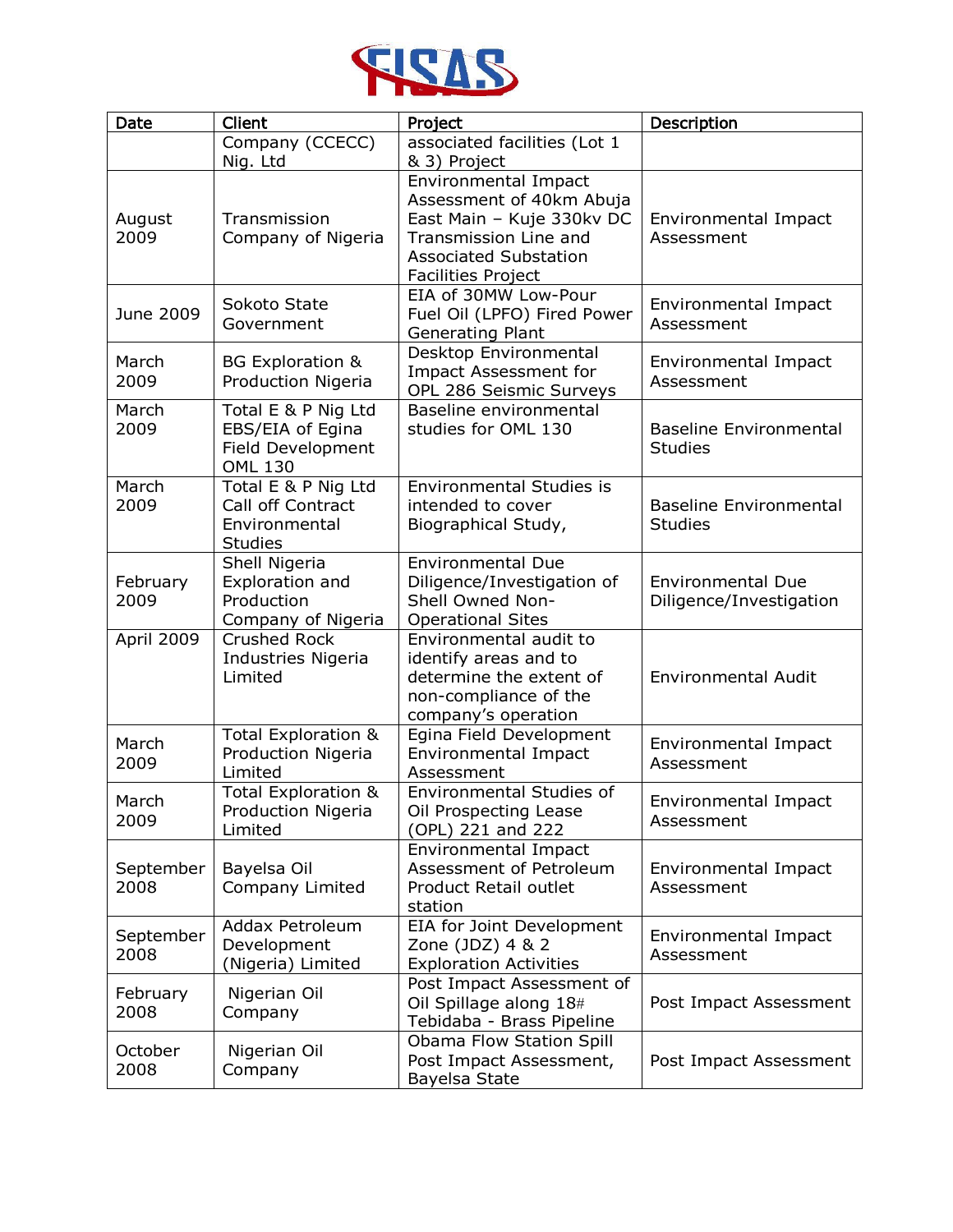

| <b>Date</b> | Client                                                                           | Project                                                                                                                                  | Description                        |
|-------------|----------------------------------------------------------------------------------|------------------------------------------------------------------------------------------------------------------------------------------|------------------------------------|
| Jan 2008    | Addax Petroleum<br>Development<br>Limited                                        | Desktop Environmental<br>Impact Assessment of Oil<br>Prospecting Lease (OPL)<br>291 offshore Nigeria                                     | OPL 291 Offshore<br>Nigeria        |
| Dec. 2007   | <b>Total Upstream</b>                                                            | Waste Management Audit<br>of Delta Environmental<br>Logistics.                                                                           | <b>Environmental Audit</b>         |
| Nov 2007    | <b>OPTS &amp; Chevron</b><br>Fate & Effect of<br>produced water<br>Discharge     | EIA for OPTS                                                                                                                             | Environmental Impact<br>Assessment |
| Sept 2007   | <b>ALSCON</b>                                                                    | Environmental Impact<br><b>Assessment for Sanitary</b><br>Landfill                                                                       | Environmental Impact<br>Assessment |
| Sept 2007   | <b>BG Exploration &amp;</b><br>Prod. Nig.                                        | Environmental Impact<br>Assessment of OPL 322 &<br>286                                                                                   | Environmental Impact<br>Assessment |
| Sept 2007   | Petrobras Nig. Ltd<br>PDSS of OPL 324                                            | Post Impact Assessment of<br>OPL 324.                                                                                                    | Post Impact Assessment             |
| Sept 2007   | Ocean Energy Nig.<br>Ltd. OPL 242 PDSS                                           | Post Drill Ecological<br>Seabed Survey of OPL 242                                                                                        | Seabed Survey                      |
| Sept 2007   | Ocean Energy Nig.<br>Ltd. OPL 256 PDSS                                           | Post Drill Ecological<br>Seabed Survey of OPL<br>256.                                                                                    | Seabed Survey                      |
| Aug 2007    | Chevron                                                                          | Harmonization of reports<br>for the Olokota Gas supply<br>project                                                                        | Environmental Impact<br>Assessment |
| Aug 2007    | <b>BSI (EPNL-Obite</b><br>Gas plant)                                             | Establish the present HSE<br>status of the facilities and<br>operations at Obite Gas<br>Plant.                                           | <b>Environmental Audit</b>         |
| Aug 2007    | Chevron                                                                          | Tubu EIA Screening<br>Workshop                                                                                                           | Scoping and Screening              |
| Aug 2007    | Mobil Producing                                                                  | Provision of Consultant<br>Services related to<br>Development of EIA for all<br>NNPC/MPN Joint venture<br>power plant (JVPP)<br>project) | Environmental Impact<br>Assessment |
| July 2007   | <b>Starzs Marine &amp;</b><br>Engineering Ltd's<br>Shipyard Expansion<br>Project | Environmental Impact<br>Assessment for Shipyard<br>Expansion.                                                                            | Environmental Impact<br>Assessment |
| Feb 2007    | <b>Helios Towers</b><br>EIA of 100 HTN Cell<br><b>Sites</b>                      | Environmental Impact<br>Assessment of the<br>proposed 100 HTN Cell<br>Sites.                                                             | Environmental Impact<br>Assessment |
| Feb. 2007   | <b>MPNU</b><br>EIA for JV-Wide<br>Seismic Acquisition<br>Survey                  | <b>Update of Existing</b><br><b>Environmental Baseline for</b><br>15 random stations from                                                | Environmental Impact<br>Assessment |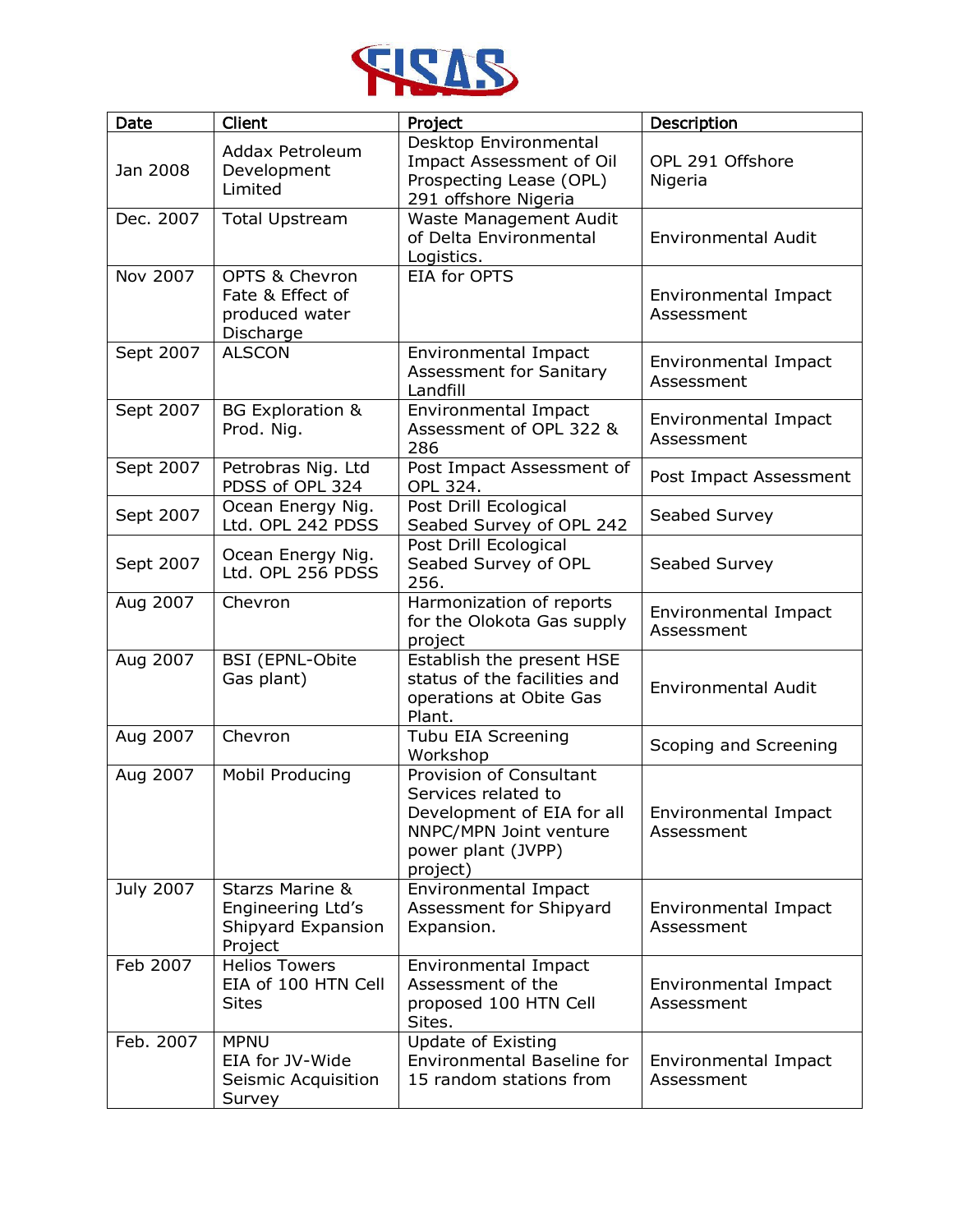

| Date             | Client                                                                                           | Project                                                                                                                                 | Description                                     |
|------------------|--------------------------------------------------------------------------------------------------|-----------------------------------------------------------------------------------------------------------------------------------------|-------------------------------------------------|
|                  |                                                                                                  | LNG/IPP Survey area.                                                                                                                    |                                                 |
|                  |                                                                                                  | Sediment samples will be                                                                                                                |                                                 |
| Jan 2007         | NPA Upgrade of EIA<br>Report for Bonny<br>Channel                                                | Upgrade of Environmental<br><b>Impact Assessment Report</b><br>Carried out in 1997 for the<br>Bonny Channel                             | Environmental Impact<br>Assessment              |
| December<br>2006 | <b>NNPC Mega Station</b><br><b>EIA</b>                                                           | Environmental Impact<br>Assessment and<br><b>Environmental Evaluation</b><br>Report of the proposed<br>Mega Stations in Birin<br>Kebbi. | Environmental Impact<br>Assessment              |
| Oct. 2006        | <b>SPDC</b>                                                                                      | Desktop EIA of OML 31 3D<br>Seismic data gathering.                                                                                     | Environmental Impact<br>Assessment              |
| Sept.<br>2006    | <b>NNPC</b><br>Atlas Cove EIA                                                                    | Environmental Impact<br>Assessment of the<br>proposed power<br>transmission line from<br>Amuwo-Odofin to Atlas<br>cove.                 |                                                 |
| Sept.<br>2006    | Chevron Nigeria<br>EBS of OPL 247                                                                | Environmental baseline<br>studies of OPL 247                                                                                            | <b>Environmental Baseline</b><br><b>Studies</b> |
| August<br>2006   | <b>Brass LNG</b><br>Hydrobiology Study                                                           | Onshore sand winning<br>hydrobiology study.                                                                                             | Hydrobiology Study                              |
| August<br>2006   | Chevron<br><b>Nsiko PIAR</b>                                                                     | Preliminary Impact<br>assessment of Nsiko<br>project.                                                                                   | Preliminary Impact<br>assessment                |
| <b>July 2006</b> | Petrobras Nig. Ltd<br>EBS of OPL 315                                                             | Environmental baseline<br>studies of OPL 315                                                                                            | <b>Environmental Baseline</b><br><b>Studies</b> |
| June 2006        | Statoil<br>EBS of OML 129                                                                        | Baseline environmental<br>studies for OML 129.                                                                                          | <b>Baseline Environmental</b><br><b>Studies</b> |
| June 2006        | Ocean Energy<br>OPL Block 242 EIA                                                                | Preparation of OPL Block<br>242 Environmental Impact<br>Assessment                                                                      | Environmental Impact<br>Assessment              |
| May, 2006        | <b>GEM International</b><br>SPDC-H-Block EIA<br>survey                                           | Environmental Impact<br>Assessment of H-Block<br>Offshore                                                                               | Environmental Impact<br>Assessment              |
| May 2006         | <b>SNEPCO</b><br>OPL 245 EBS/PDSS                                                                | Post Drill Seabed Survey of<br>OPL 245.                                                                                                 | Seabed Survey                                   |
| April 2006       | Masefield<br><b>Bitumen Mining</b><br><b>PEIA</b>                                                | Preliminary Environmental<br>Impact assessment of<br>bitumen block in Ondo and<br>Ogun state                                            | Environmental Impact<br>Assessment              |
| April 2006       | Federal Ministry of<br>Power & Steel<br>EIA of Proposed<br>40KM Afam<br><b>Transmission Line</b> | Environmental Impact<br>Assessment of proposed<br>40 km Afam-Port Harcourt<br>330kv Dc Transmission<br>line project.                    | Environmental Impact<br>Assessment              |
| April 2006       | Federal Ministry of<br>Power & Steel                                                             | Environmental Impact<br>Assessment of proposed<br>76km Ikot Abasi - Ikot                                                                | Environmental Impact<br>Assessment              |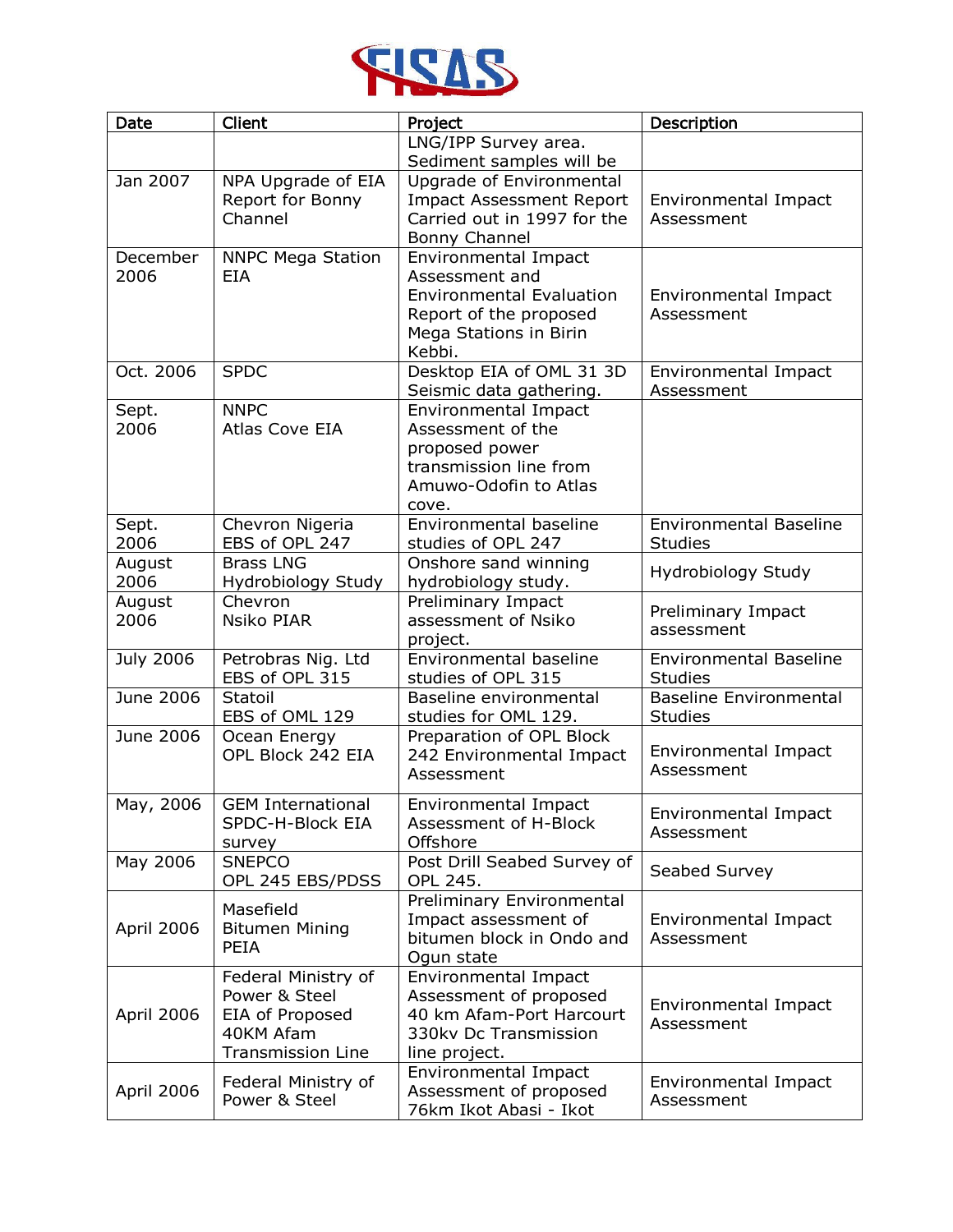

| Date           | Client                                                                               | Project                                                                                                                                      | Description                                     |
|----------------|--------------------------------------------------------------------------------------|----------------------------------------------------------------------------------------------------------------------------------------------|-------------------------------------------------|
|                | EIA of Proposed<br>76KM Afam<br><b>Transmission Line</b>                             | Ekpene330kv Dc<br>Transmission line project                                                                                                  |                                                 |
| March<br>2006  | <b>NPA</b><br>Bonny Channel<br>Deeping Upgrade<br>Project                            | Upgrade of Bonny channel<br>deepening upgrade project                                                                                        | Environmental Impact<br>Assessment              |
| March<br>2006  | EIA of 3D Seismic<br>Data Acquisition in<br>Ekedei/Amatolo<br><b>Additional Jobs</b> | EIA of 3D Seismic Data<br>Acquisition in<br>Ekedei/Amatolo prospect-<br>Additional jobs                                                      | Environmental Impact<br>Assessment              |
| Dec. 2005      | Gombe State Govt.<br>Gombe Airstrip<br>Project EIA                                   | <b>Environmental Impact</b><br>Assessment of the<br>proposed Gombe Airstrip.                                                                 | Environmental Impact<br>Assessment              |
| Dec. 2005      | Belpop Nigeria Ltd                                                                   | Baseline environmental<br>studies for OML 59 Survey<br>included the interpretation<br>of                                                     | <b>Baseline Environmental</b><br><b>Studies</b> |
| Dec. 2005      | Ocean Energy Nig.<br>Ltd.<br>OPL 242 PDSS                                            | Post Drill Seabed Survey of<br><b>OPL 242.</b>                                                                                               | Seabed Survey                                   |
| Nov. 2005      | <b>SNEPCO</b><br>OPL 245 EBS/PDSS                                                    | Environmental baseline<br>studies of OPL 245                                                                                                 | <b>Environmental Baseline</b><br><b>Studies</b> |
| Nov. 2005      | Chevron Texaco<br>OML 217, OPL 249<br>& 250 PDSS                                     | Post drill seabed sampling<br>and analysis at OML 217,<br>OPL 249 and 250.                                                                   | Seabed Survey                                   |
| Nov. 2005      | Champion<br><b>Breweries</b><br>Wastewater<br><b>Treatment Plant EIA</b>             | Field<br>sampling/measurement<br>prior the installation of a<br>wastewater treatment<br>plant at Champion<br>Breweries at Uyo.               | Environmental Impact<br>Assessment              |
| Nov. 2005      | <b>SPDC</b><br>OML 31 3D Seismic<br>Data Gathering EIA                               | Desktop EIA of OML 31 3D<br>Seismic data gathering.                                                                                          | Environmental Impact<br>Assessment              |
| Nov. 2005      | <b>NAOC</b><br>Ekedei Well C<br><b>Exploratory Well</b><br>Drilling EIA              | Environmental Impact<br>Assessment of 3D Seismic<br>Data Acquisition in Ekedei<br>field OML 63 additional<br>256sqkm at Ekedei &<br>Amatolo. | Environmental Impact<br>Assessment              |
| Sept.<br>2005  | <b>EPNL</b><br>OML 58 Upgrade<br>Project EIA                                         | Preparation of an<br><b>Environmental Impact</b><br>Assessment for the OML<br>58 upgrade project.                                            | Environmental Impact<br>Assessment              |
| Sept.<br>2005  | Peak Petroleum<br>EIA of OML 122                                                     | Environmental Impact<br>Assessment of OML 122.                                                                                               | Environmental Impact<br>Assessment              |
| August<br>2005 | <b>NAOC</b><br>Tebidaba East - A<br><b>Exploratory Well</b><br>Drilling EIA          | Environmental Impact<br>Assessment of the<br>Tebidaba                                                                                        | Environmental Impact<br>Assessment              |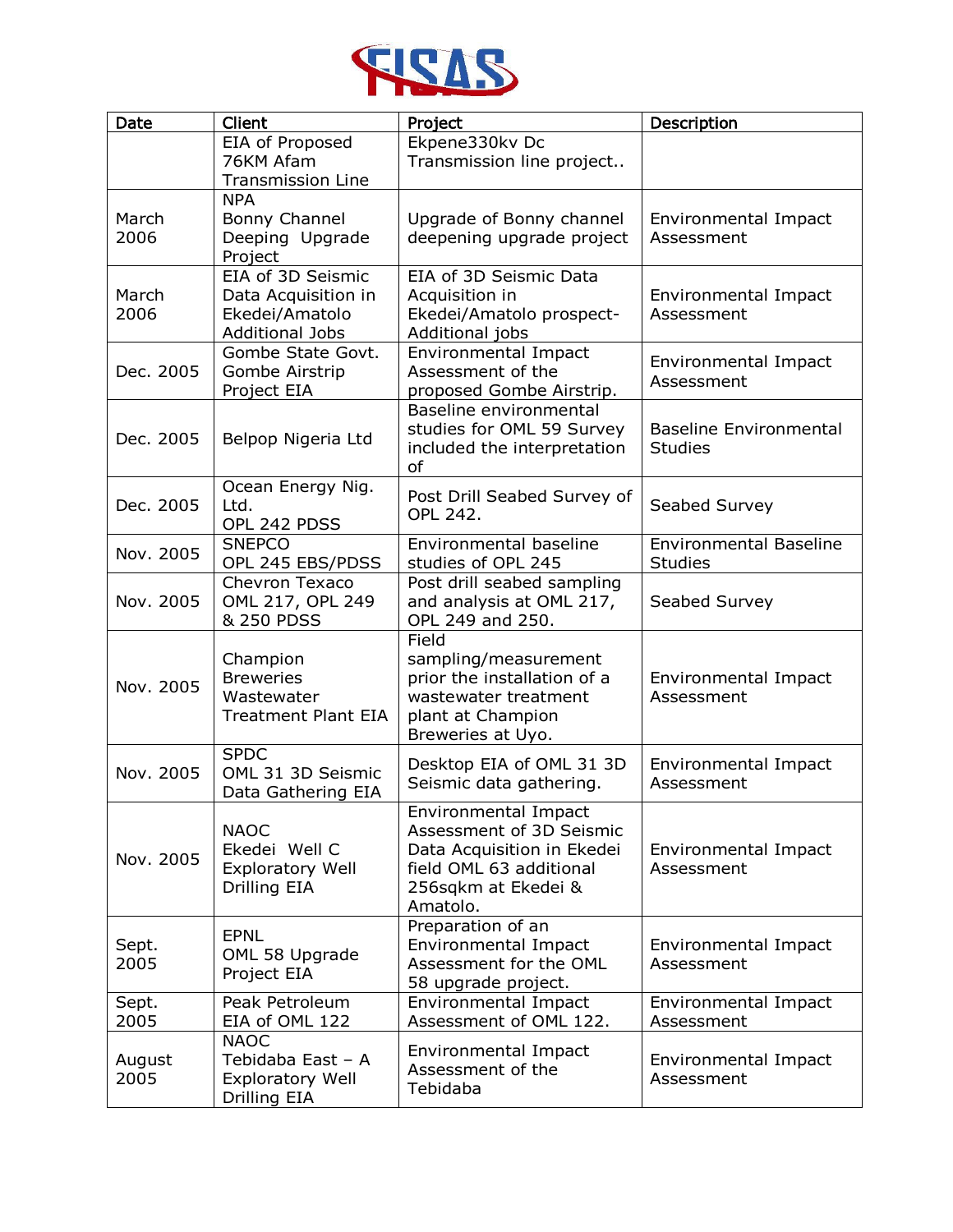

| <b>Date</b>       | Client                                                                                               | Project                                                                                                                                                                | Description                               |
|-------------------|------------------------------------------------------------------------------------------------------|------------------------------------------------------------------------------------------------------------------------------------------------------------------------|-------------------------------------------|
| August<br>2005    | <b>MPN</b><br>LNG/IPP/PTL Project<br>EIA                                                             | EIA in accordance with<br>Nigeria regulatory<br>requirements and covering<br>the onshore/offshore<br>aspect of the LNG-IPP<br>project.                                 | Environmental Impact<br>Assessment        |
| August<br>2005    | Belbop Nigeria Ltd<br>EIA of OML 59                                                                  | <b>Environmental Impact</b><br>Assessment of OML 59<br>Swamp Location.                                                                                                 | Environmental Impact<br>Assessment        |
| <b>July 2005</b>  | Bauchi State<br>Government<br>Sumu Wildlife Park<br>EIA                                              | <b>Environmental Impact</b><br>Assessment of the Sumu<br>Wildlife Park.                                                                                                | Environmental Impact<br>Assessment        |
| June 2005         | Chevron Texaco                                                                                       | Desktop EIA of JDZ Block 1<br><b>Exploratory Well Drilling</b><br>for Chevron Texaco                                                                                   | Environmental Impact<br>Assessment        |
| June 2005         | <b>Total Support</b><br>Nigeria Limited<br>EIA of Proposed<br>Refinery at Calabar<br>Free Trade Zone | Field<br>sampling/measurement to<br>assess impacts of the<br>refinery project at Calabar<br>Free Trade Zone, Odukpani<br>LGA, Cross River State on<br>the environment. | Environmental Impact<br>Assessment        |
| May 2005          | Premier fisheries<br>Ltd<br>EIA of Fish and<br>Shrimp Farm                                           | <b>Environmental Impact</b><br>Assessment of the fish and<br>shrimp farm at Obio-Ekit,<br>Akpa-enin and<br>Iwoanchang-Ibeno, Akwa<br>Ibom State.                       | Environmental Impact<br>Assessment        |
| April 2005        | Bauchi State<br>Govern.<br><b>EIA of Yankari</b><br><b>National Park</b><br><b>Conservation Plan</b> | <b>Environmental Impact</b><br>Assessment of the Yankari<br>national park.                                                                                             | Environmental Impact<br>Assessment        |
| April 2005        | Elf Petroleum<br>Nigeria Limited                                                                     | (Frame Agreement<br><b>Contract for Major</b><br>Environmental Studies)                                                                                                | <b>Environmental Impact</b><br>Assessment |
| <b>April 2005</b> | <b>SNEPCO</b><br><b>OPL 322</b>                                                                      | Baseline environmental<br>studies for OPL 322.                                                                                                                         | Baseline environmental<br>studies         |
| March<br>2005     | <b>Esso Exploration</b><br>and Production Nig<br>Ltd<br>OPL 209 Offshore<br>Nigeria                  | Post Drill Seabed Survey of<br>Erha field (OPL 209                                                                                                                     | Seabed Survey                             |
| March<br>2005     | <b>OWEL Holdings</b><br>Izombe Gas Plant<br><b>EIA</b>                                               | Field<br>sampling/measurement to<br>assess impacts of the<br>Izombe gas project on the<br>environment.                                                                 | Environmental Impact<br>Assessment        |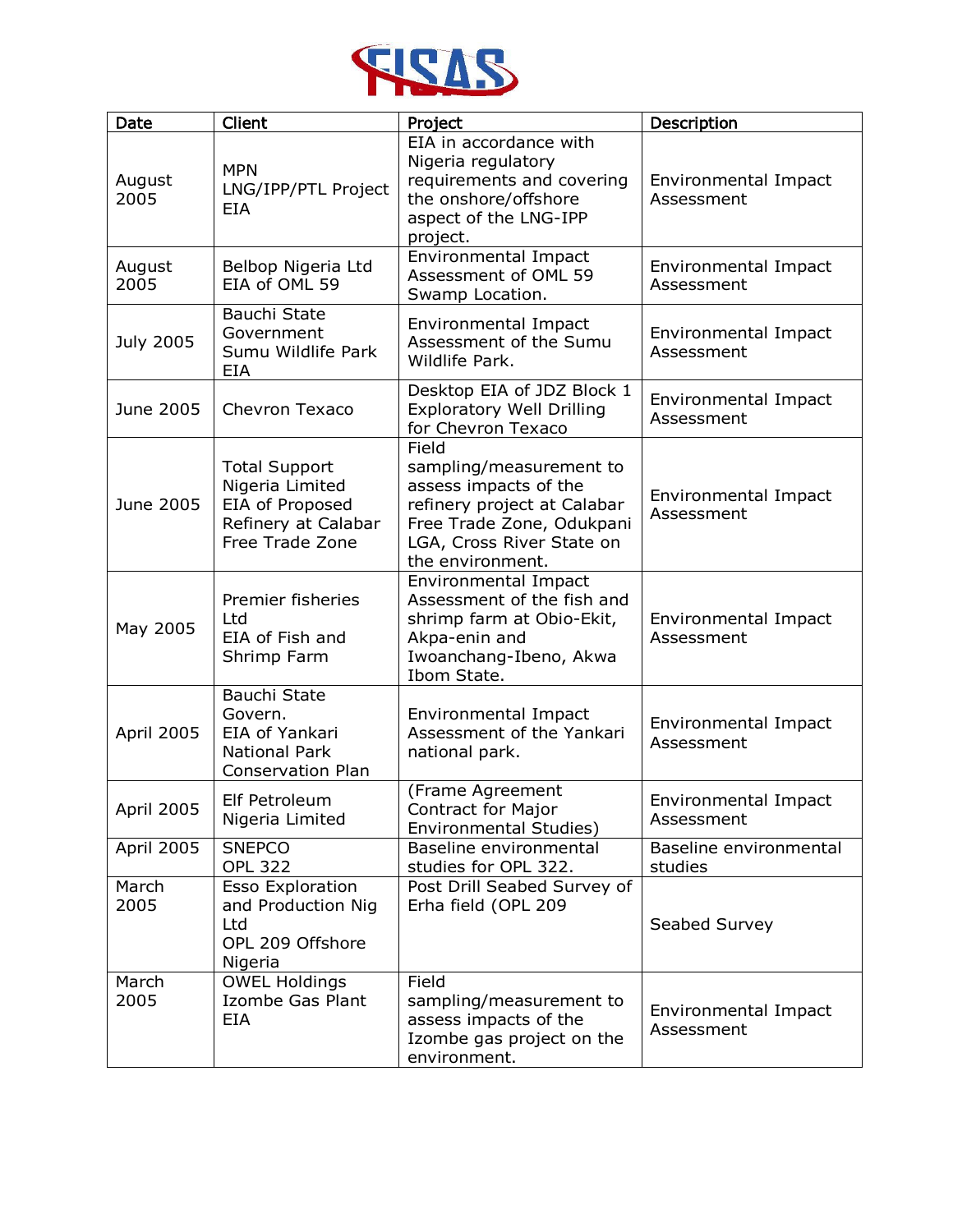

| Date      | Client                                                                           | Project                                                                                                                      | Description                            |
|-----------|----------------------------------------------------------------------------------|------------------------------------------------------------------------------------------------------------------------------|----------------------------------------|
| Feb. 2005 | Ocean Energy<br>EIA of Tari 1X<br><b>Further Drilling</b><br>Project             | Offshore environmental<br>survey of Tari 1X further<br>drilling project.                                                     | Environmental Impact<br>Assessment     |
| Jan. 2005 | ChevronTexacoPost<br>Drill of OPL's 213,<br>215, 216 and 249<br>Offshore Nigeria | Post drill seabed sampling<br>and analysis at OPL 213,<br>215, 216 and 249.                                                  | Post Impact Assessment                 |
| Dec. 2004 | <b>MPNU Usari</b><br>Seawater Sampling<br>& Analysis                             | Offshore environmental<br>survey of Usari seawater.                                                                          | Seawater Analysis                      |
| Sep. 2004 | MPNU NGL II EIA &<br><b>EER of BRT</b>                                           | Seabed survey of NGL II<br>and Environmental<br><b>Evaluation Report of BRT</b><br>for Mobil Producing Nigeria<br>Unlimited. | Seabed survey                          |
| Sep. 2004 | <b>NAOC</b><br>OML <sub>63</sub><br>Ekedei Seismic<br>Survey                     | Field<br>sampling/measurement to<br>assess environmental<br>condition of Ekedei field in<br><b>OML 63</b>                    | Environmental<br>Assessment            |
| Aug. 2004 | <b>NLNG/TDI Brooks</b><br>Bonny Channel<br>Nigeria                               | Baseline environmental<br>studies for the Bonny<br>Channel Deeping Nigeria.                                                  | <b>Baseline Environmental</b><br>Study |
| Aug. 2004 | ChevronTexaco<br>EBS of OPL 249<br>Offshore Nigeria                              | Baseline environmental<br>survey around OPL 249 in<br>offshore Nigeria.                                                      | <b>Baseline Environmental</b><br>Study |
| June 2004 | <b>OWEL Holdings</b><br>Izombe Gas Plant                                         | Field<br>sampling/measurement to<br>assess impacts of the<br>Izombe gas project on the<br>environment.                       | Seabed survey                          |
| Feb. 2004 | <b>MPNU</b><br>EIA of NGL II<br>Project                                          | Field<br>sampling/measurement for<br>NGL II project.                                                                         | Environmental Impact<br>Assessment     |
| Feb. 2004 | Julius Berger<br><b>Five Cowrie Creek</b><br>Sedimentation<br>Project            | Environmental Impact<br>Assessment of the Five<br>Cowrie Creek.                                                              | Environmental Impact<br>Assessment     |
| Nov. 2003 | Petroleo Brasileiro<br>Nig Ltd<br>EBS of OPL 324<br>Offshore Nigeria             | Major offshore<br>environmental sampling<br>and analysis in OPL 324<br>offshore Nigeria.                                     | Environmental Impact<br>Assessment     |
| Nov. 2003 | Esso Exploration &<br>Production                                                 | <b>Environmental Baseline</b><br>Studies (EBS) of OPL 214.                                                                   | Baseline environmental<br>studies      |
| Nov. 2003 | Nigeria Agip<br>Exploration<br>EBS & EIA of OPL<br>244 Offshore<br>Nigeria       | Baseline environmental<br>survey around OPL 244 in<br>offshore Nigeria.                                                      | Baseline environmental<br>studies      |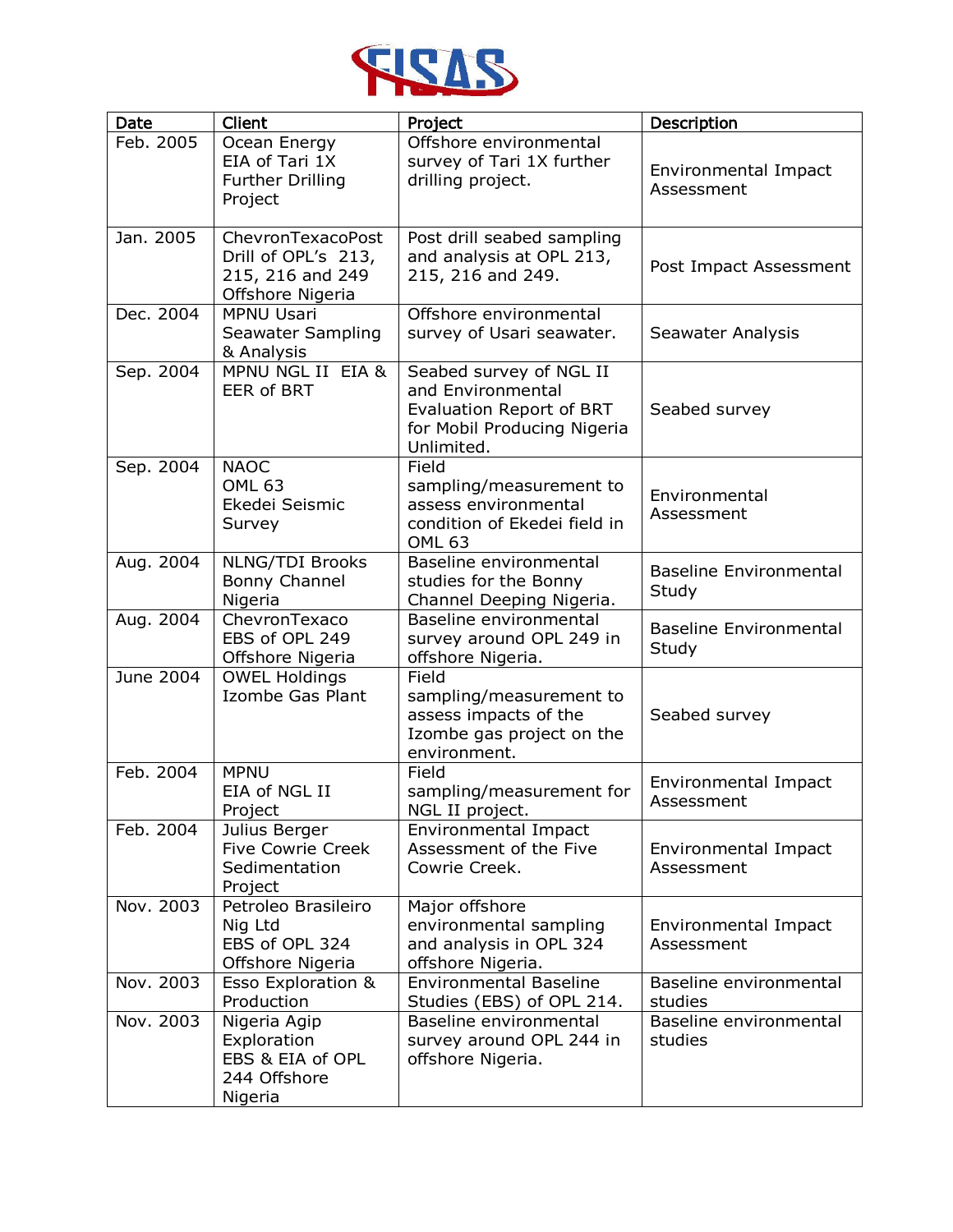

| Date      | Client                          | Project                                          | Description            |
|-----------|---------------------------------|--------------------------------------------------|------------------------|
| Nov. 2003 | Conoco Philips                  | Offshore environmental                           | Baseline environmental |
|           | EBS of OPL 248                  | survey of OPL 248 offshore                       | studies                |
|           | Offshore Nigeria                | Nigeria.                                         |                        |
| Aug. 2003 | <b>Federal Capital</b>          | Preparation of an                                |                        |
|           | Development                     | Environmental Impact                             |                        |
|           | Authority                       | Assessment for Wupa                              | Environmental Impact   |
|           | Wupa Sewage                     | sewage treatment plant                           | Assessment             |
|           | <b>Treatment Plant</b>          | and sewer line for Abuja                         |                        |
| Aug. 2003 | Cross River                     | city<br>Environmental Impact                     |                        |
|           | Government                      | Assessment of the mix-use                        | Environmental Impact   |
|           | Tinapa Project                  | resort at Tinapa, Cross                          | Assessment             |
|           |                                 | River State.                                     |                        |
| June 2003 | <b>Texaco Ultra Shelf</b>       | Baseline environmental                           |                        |
|           | Nigeria Limited                 | survey of Cochise A & B                          | Baseline environmental |
|           | EBS of OPL 249                  | drilling location in OPL 249                     | studies                |
|           | Offshore Nigeria                | offshore Nigeria                                 |                        |
| June 2003 | <b>Texaco Outer Shelf</b>       | Baseline environmental                           |                        |
|           | Nigeria Limited                 | survey of Odan, Aparo and                        | Baseline environmental |
|           | EBS of OPL 213                  | Cochise drilling location in                     | studies                |
|           |                                 | OPL 213 offshore Nigeria.                        |                        |
| June 2003 | <b>SNEPCO</b>                   | Environmental impact                             | Environmental Impact   |
|           | EIA for seismic                 | assessment of seismic data                       | Assessment             |
|           | activities in OPL 219           | acquisition for OPL 219.                         |                        |
| June 2003 | <b>SNEPCO</b><br>EBS of OML 118 | Environmental impact<br>assessment of gas export | Environmental Impact   |
|           | Pipeline Route                  | pipeline route.                                  | Assessment             |
| May 2003  | <b>Star Deepwater</b>           | Offshore environmental                           |                        |
|           | Petroleum                       | survey of OPL 216 offshore                       | Environmental Impact   |
|           | Post Drill of OPL               | Nigeria.                                         | Assessment             |
|           | 216 & 217                       |                                                  |                        |
| Sep. 2002 | Golden stone                    | Field                                            |                        |
|           | Petroleum                       | sampling/measurement of                          | Environmental Impact   |
|           | EIA of Stubb Creek              | Stubb Creek Field in OML                         | Assessment             |
|           | in OML 14                       | 14, Akwa Ibom State.                             |                        |
| June 2002 | Crushed Rock                    | <b>Environmental Impact</b>                      |                        |
|           | Industries Nigeria              | Assessment of Erinle                             | Environmental Impact   |
|           | Limited Erinle                  | quarry development in                            | Assessment             |
| Sep. 2001 | Quarry<br><b>SNEPCO</b>         | Erinle, Ogun State.<br>Environmental Impact      |                        |
|           | Desktop EIA of OPL              | Assessment of offshore                           | Environmental Impact   |
|           | 219                             | seismic acquisition in OPL                       | Assessment             |
|           |                                 | 219                                              |                        |
| Aug. 2001 | Nigerian Agip Oil               | Preparation of an                                |                        |
|           | Company                         | <b>Environmental Impact</b>                      | Environmental Impact   |
|           | Mbede field                     | Assessment for Mbede field                       | Assessment             |
|           |                                 | further development.                             |                        |
| Aug. 2001 | <b>NAOC</b>                     | Field                                            |                        |
|           | OB/OB - Rumuji                  | sampling/measurement for                         | Environmental Impact   |
|           | Pipeline                        | gas transmission system                          | Assessment             |
|           |                                 | from OB/OB to Rumuji.                            |                        |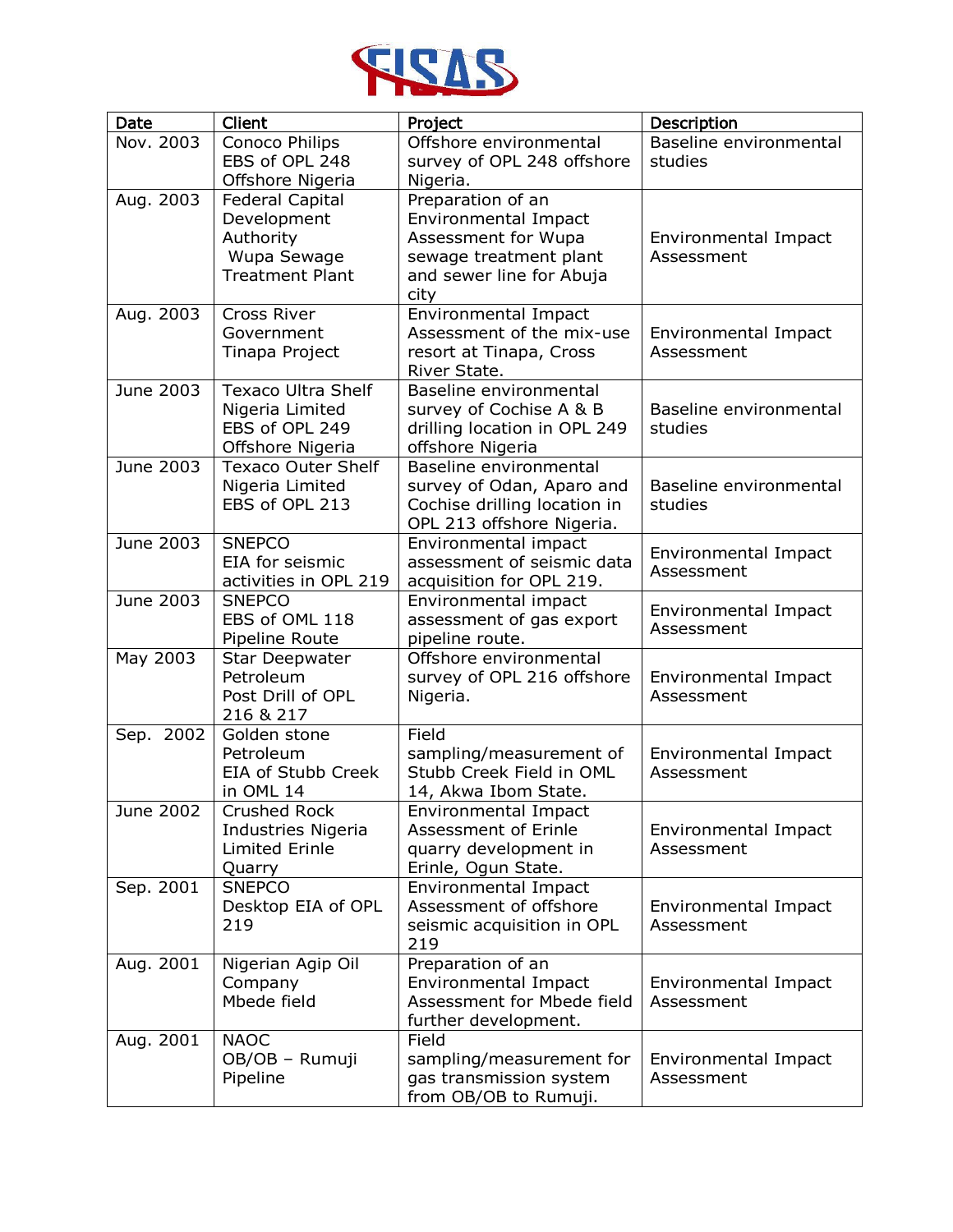

| Date             | Client                                                                     | Project                                                                                                                                                                             | Description                        |
|------------------|----------------------------------------------------------------------------|-------------------------------------------------------------------------------------------------------------------------------------------------------------------------------------|------------------------------------|
| <b>July 2001</b> | Nigerian Agip Oil<br>Company<br>Kwale Gas Project                          | Environmental Impact<br>Assessment of the Kwale<br>gas plant upgrade.                                                                                                               | Environmental Impact<br>Assessment |
| <b>June 2001</b> | LYK Engineering<br>Company Limited<br>Refinery/Power<br>Plant              | Environmental Impact<br>Assessment of the<br>petroleum refinery site,<br>700MW power plant and<br>Ikot Abasi to Eket power<br>transmission line in Ikot-<br>Abasi, Akwa Ibom state. | Environmental Impact<br>Assessment |
| May 2001         | Nigerian Agip Oil<br>Company<br>Ogbaninbiri Field                          | Preparation of an<br>Environmental Impact<br>Assessment for Ogbainbiri<br>Field further development<br>in Ogbaninbiri, Bayelsa<br>State.                                            | Environmental Impact<br>Assessment |
| Feb. 2001        | Nigerian Agip Oil<br>Company<br>OBK 9 Well                                 | Preparation of an<br>Environmental Impact<br>Assessment report for<br>Obrikom further field<br>development.                                                                         | Environmental Impact<br>Assessment |
| Oct. 2000        | <b>SPDC</b><br>Forcados/Yorki<br>Flowstation                               | Environmental Impact<br>Assessment for statutory<br>requirement at Forcados,<br>Delta State.                                                                                        | Environmental Impact<br>Assessment |
| Nov. 2000        | Nigerian Agip Oil<br>Company<br><b>NGL Facilities</b>                      | Preparation of an<br>Environmental Impact<br>Assessment report for NGL<br>export project at Alasa-<br>Eleme and Okrika, Rivers<br>State.                                            | Environmental Impact<br>Assessment |
| Nov. 2000        | <b>Addax Petroleum</b><br>Development<br>Nigeria Limited<br>Izombe OPL 118 | Field<br>sampling/measurement of<br>OPL 118 in Izombe, Imo<br>State.                                                                                                                | Environmental Impact<br>Assessment |
| June 2000        | Nigerian Agip Oil<br>Company<br>Etiama                                     | <b>Environmental Impact</b><br>Assessment of Etiama oil<br>spill at Etiama, Bayelsa<br>state.                                                                                       | Environmental Impact<br>Assessment |
| April 2000       | Nigerian Agip Oil<br>Company<br>Keonokpo                                   | Environmental Impact<br>Assessment of Keonokpo<br>drilling site.                                                                                                                    | Environmental Impact<br>Assessment |
| Jan. 2000        | Nigerian Agip Oil<br>Company<br>Kwale 6L                                   | Preparation of an<br><b>Environmental Impact</b><br>Assessment report for the<br>Kwale '6' and 'L' drilling<br>location.                                                            | Environmental Impact<br>Assessment |
| <b>July 2000</b> | Elf Petroleum<br>Nigeria Limited<br>OML 100 Offshore,<br>Nigeria           | Seabed survey for<br>exploratory drilling<br>campaign in OML 100.                                                                                                                   | Seabed Survey                      |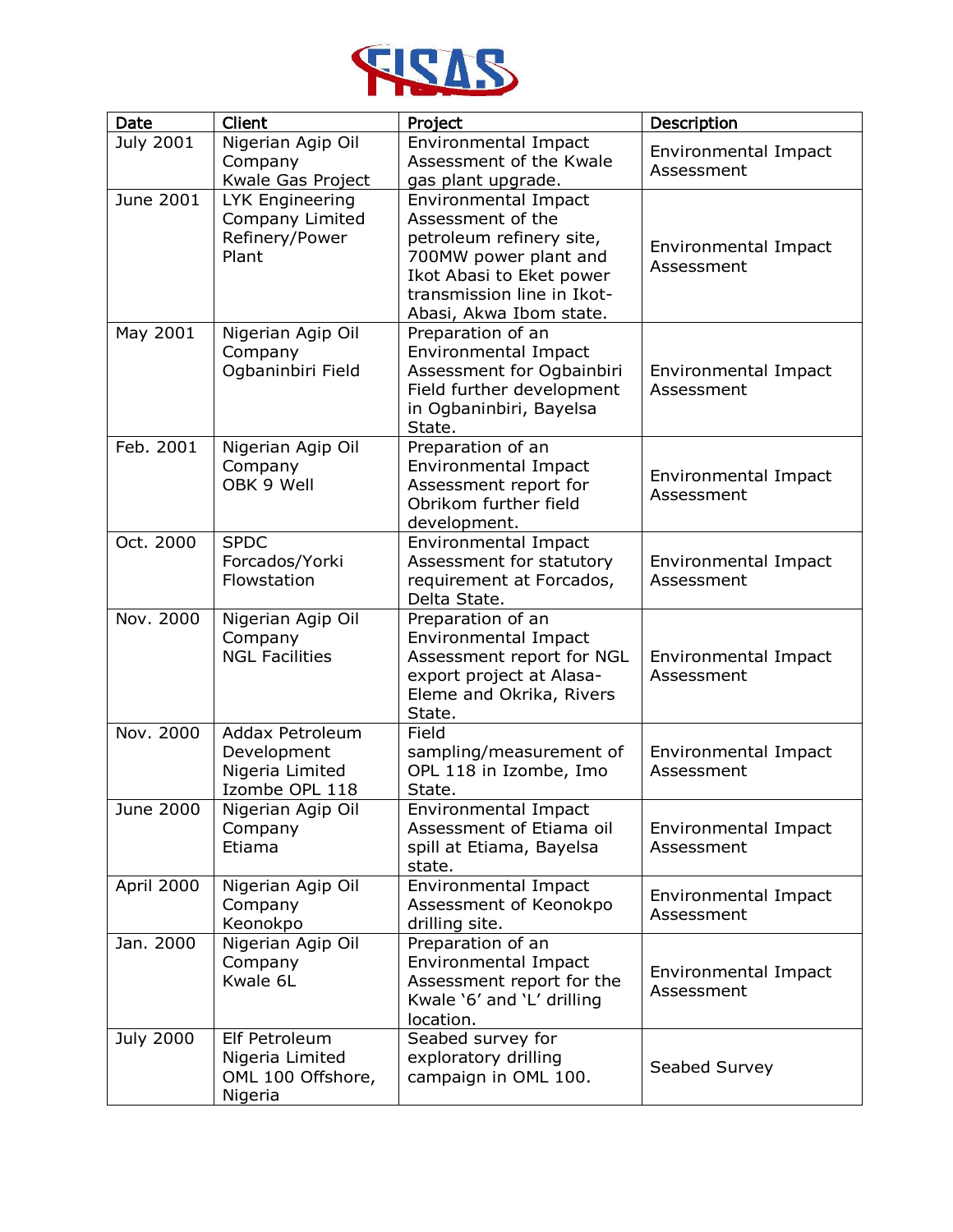

| <b>Date</b>      | Client                                                                    | Project                                                                                                                                             | Description                        |
|------------------|---------------------------------------------------------------------------|-----------------------------------------------------------------------------------------------------------------------------------------------------|------------------------------------|
| <b>July 2000</b> | Elf Petroleum<br>Nigeria Limited<br>OML 102 Offshore,<br>Nigeria          | Seabed survey for<br>exploratory drilling<br>campaign in OML 102                                                                                    | Seabed Survey                      |
| Nov. 2000        | <b>SPDC</b><br><b>OGGS</b><br>Offshore Nigeria                            | Environmental Impact<br>Assessment of OGGS.                                                                                                         | Environmental Impact<br>Assessment |
| Nov. 1999        | <b>SPDC</b><br>Forcados-Yokri                                             | Environmental impact<br>assessment studies for<br>statutory requirements                                                                            | Environmental Impact<br>Assessment |
| April 1999       | <b>SPDC</b><br>Tunu Shoreline                                             | Environmental impact<br>assessment studies for<br>statutory requirements.                                                                           | Environmental Impact<br>Assessment |
| Jan. 1999        | Saipem S.P.A /NGC<br>Ikot Abasi<br>Aluminum Smelter                       | Environmental Impact<br>Assessment of gas supply<br>route from Alakiri to<br>Aluminum smelting plant.                                               | Environmental Impact<br>Assessment |
| Aug. 1998        | <b>EB Global</b><br><b>Engineering Limited</b><br>Forcados- Yorki         | <b>Environmental Impact</b><br>Assessment of of<br>Forcados-Yokri integrated<br>project at Forcados-Yorki,<br>Burutu LGA, Delta state.              | Environmental Impact<br>Assessment |
| Aug. 1998        | Nigerian Agip Oil<br>Company<br>Obiafu field                              | Preparation of an<br><b>Environmental Impact</b><br>Assessment report for<br>OB/OB N-LNG gas<br>recycling plant at Obiafu<br>Obrikom, Rivers state. | Environmental Impact<br>Assessment |
| Oct. 1998        | Nigerian Agip Oil<br>Company<br>Okpai Flowstation                         | Environmental Impact<br>Assessment of the<br>company's drilling<br>locations.                                                                       | Environmental Impact<br>Assessment |
| Dec. 1997        | <b>SPDC</b><br>Odidi AGG                                                  | Environmental impact<br>assessment of the<br>extended study of Odidi<br>AGG projects.                                                               | Environmental Impact<br>Assessment |
| April 1997       | Elf Petroleum<br>Nigeria Limited<br>EBS of Ofon Field<br>Offshore Nigeria | Seabed survey of Ofon<br>field at an offshore<br>concession about 40km off<br>the coast of Nigeria                                                  | Seabed Survey                      |
| Feb. 1997        | Chevron Nigeria<br>Limited<br>Escravos                                    | Preliminary impact<br>assessment for the<br><b>Escravos Terminal</b><br><b>Expansion Terminal</b>                                                   | Environmental Impact<br>Assessment |
| Mar. 1997        | <b>SPDC</b><br><b>OML 72</b><br>Offshore Nigeria                          | Preparation of an<br>Environmental Impact<br>Assessment for EA field,<br>offshore, Nigeria.                                                         | Environmental Impact<br>Assessment |
| Oct. 1996        | <b>SPDC</b><br>Oki-Pologbene<br>Swamp Project                             | Environmental Impact<br>assessment of the                                                                                                           | Environmental Impact<br>Assessment |